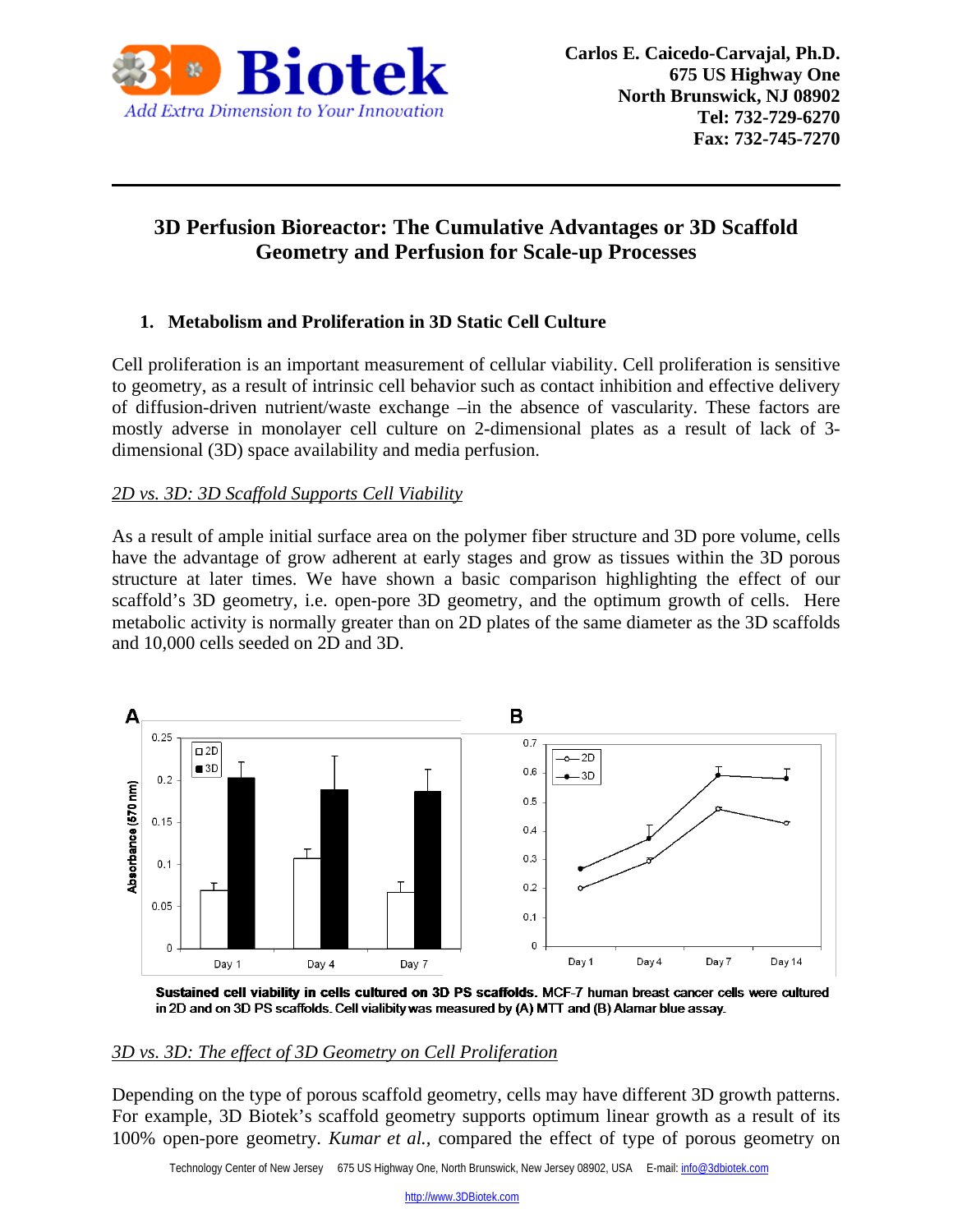

cellular growth using 3D Biotek's 3D scaffold (PCL\_FFF) and other polymer processing methods that rely on random porous geometry such as salt-leeching (PCL\_SL), gas foaming (PCL\_GF), and gas foaming/phase separation (PCL\_GF-PS). First, random porous scaffolds have higher porosity, but the randomness of the porous pattern does not ensure pore interconnectivity. 3D Biotek's scaffolds have 100% pore-to-pore interconnectivity and pore size can be precisely controlled from 100-um to any desired size.

| Table I. Porosity and pore size as a function of 3D scaffold fabrication. |  |  |  |  |
|---------------------------------------------------------------------------|--|--|--|--|
|---------------------------------------------------------------------------|--|--|--|--|

| <b>Fabrication Methods</b> | Porosity       | Pore Size (um) |
|----------------------------|----------------|----------------|
| PCL SL                     | $94.3 + - 0.7$ | $*337$         |
| PCL GF                     | $92.6 + - 0.8$ | $*337$         |
| PCL GF/PS                  | $90.3 + -0.7$  | $*337$         |
| PCL FFF                    | $65.6 + - 0.9$ | 569            |

*\*Average crystal size range (250 – 425 um) of sieved NaCl and NH4HCO3.* 

It was also noted that geometric differences between various 3D porous scaffolds had an effect on the cellular growth, as seen in the following DNA vs time graphs (Figure 2 and 3).



*Figure 2. Human Bone Marrow Cells (hBMCs) growth in 3D scaffolds. Cell growth was linearly consistent for hBMSCs growing in 3D Biotek's Inserts (PCL\_FFF, solid black dots) than cells growing on other 3D scaffolds.*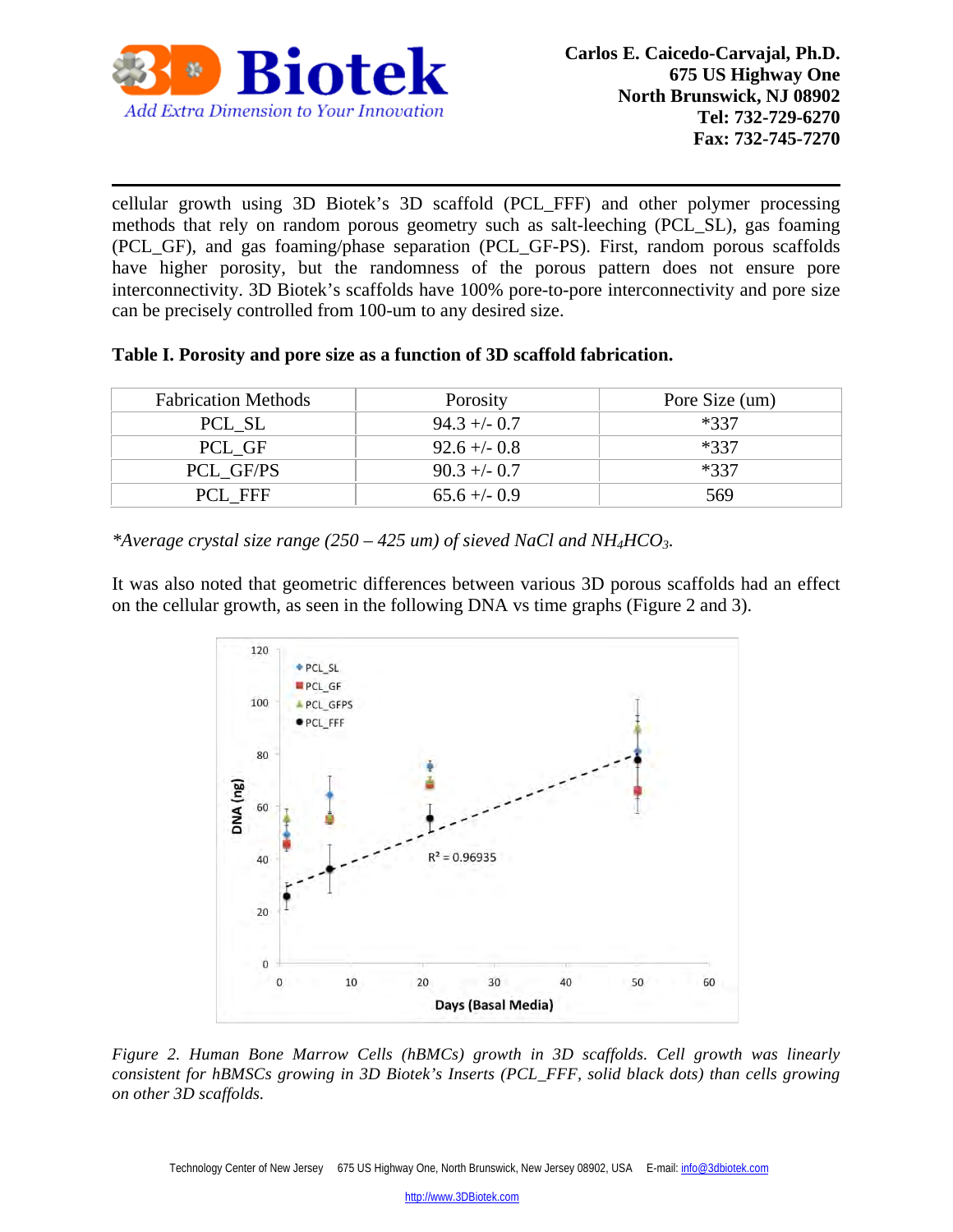

 **Carlos E. Caicedo-Carvajal, Ph.D. 675 US Highway One North Brunswick, NJ 08902 Tel: 732-729-6270 Fax: 732-745-7270**



*Figure 3. hBMCs proliferation during osteogenic differentiation. Consistently with the linear growth observed under basal media growth conditions, hBMSCs in 3D Biotek's Inserts (PCL\_FFF, solid black dots) grew optimally when compared to other scaffolds.* 

Biologically, pore size and pore-to-pore interconnectivity will affect cellular infiltration into the scaffold's 3D porous structure, especially the central porous regions. In addition, these geometric properties will affect the exchange of waste/nutrients within the porous scaffold.

The result from the study by kumar et al., demonstrates that porosity is not the only factor that needs to be considered when choosing suitable geometries for 3D cell culture. Pore-to-pore interconnectivity played a critical role in facilitating cell growth in the 3D PCL\_FFF scaffold (3D Biotek's Insert).

*Citation: Kumar et al., The Determination of Stem Cell Fate by 3D Scaffold Structures Through the Control of Cell Shape. Biomaterials, (2011) 32(35):9188.*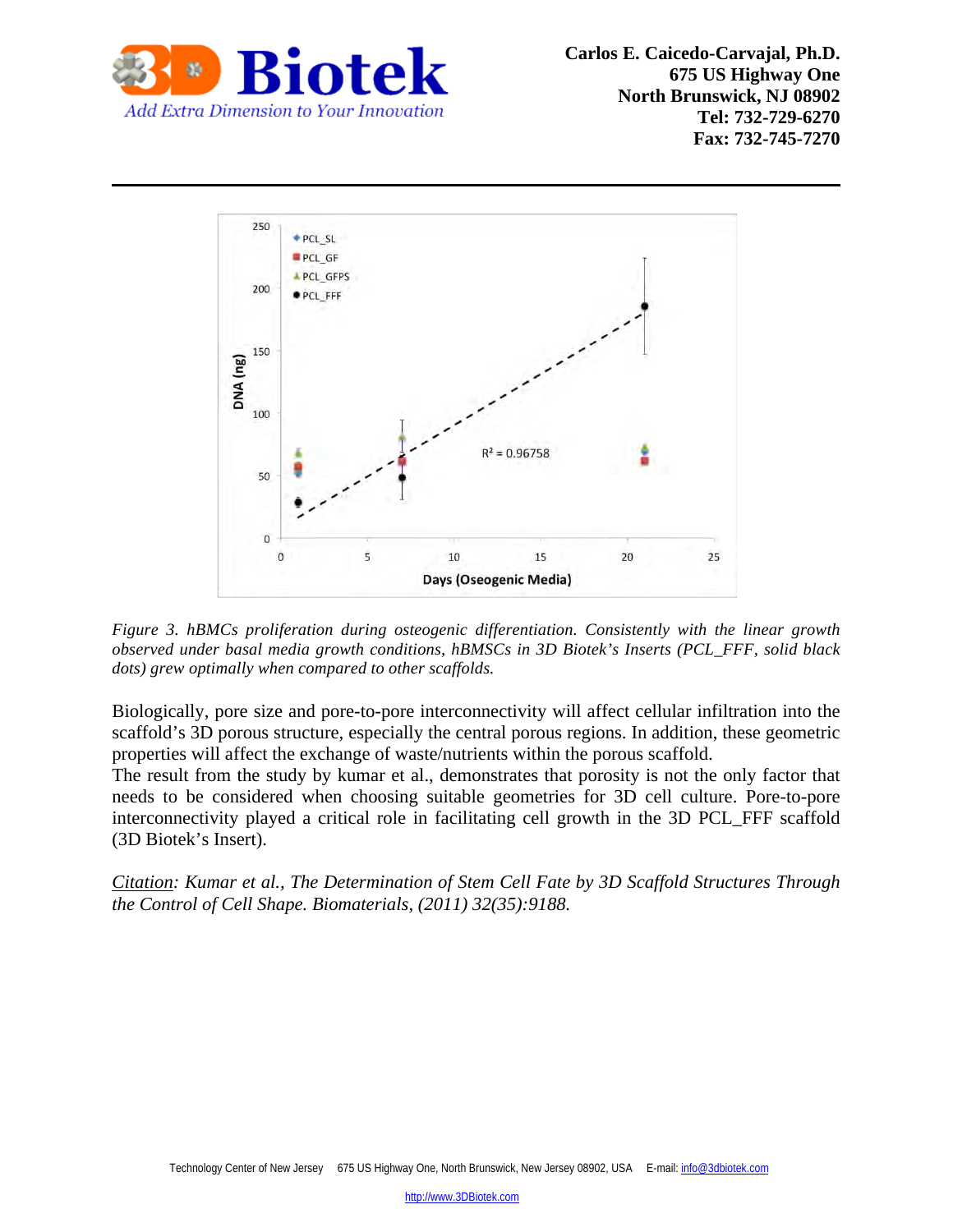

# **2. The Effect of 3D Perfusion on Cellular Growth**

#### *Cell Proliferation and Viability in the Bioreactor Chamber*

One of the advantages of the 3D Biotek's scaffolds is the open pore structure, which facilitates the exchange of waste and nutrients even in static conditions. In the same manner, the open pore geometry can facilitate the perfusion of media through the 3D scaffolds. Perfusion would facilitate waste removal and replenish nutrients at a faster rate than cells growing under static conditions. Thus, active perfusion would benefit cellular proliferation and cell viability.



*Figure 4.Assessment of cell viability and growth as a function of 3D scaffold position and presence of perfusion at day 6. Cells were viable along the length of the bioreactor chamber (even numbered scaffolds, left image). There was a significant fold increase on odd numbered scaffolds, in comparison to static growth (blue dotted line, top right. Dynamic culture also increases the formation of 3D cell sheets faster than in 3D static (white and blue arrows, bottom right).* 

Figure 4 shows proliferation fold cell increase and cell viability from foreskin fibroblast grown in 3D static and 3D perfusion for 6 days. For example, live fluorescent viability staining on evennumbered scaffolds in the bioreactor chamber showed healthy fibroblast growing independent of scaffold position (Fig. 4, Left). In addition, total cell number after cell dissociation was consistent under 3D perfusion and higher than cells growing in 3D scaffolds under static conditions (Fig 4. Right: blue dotted line). Further assessment of cell growth showed that cells developed larger cell sheets than static conditions for cell culture period. As will be described in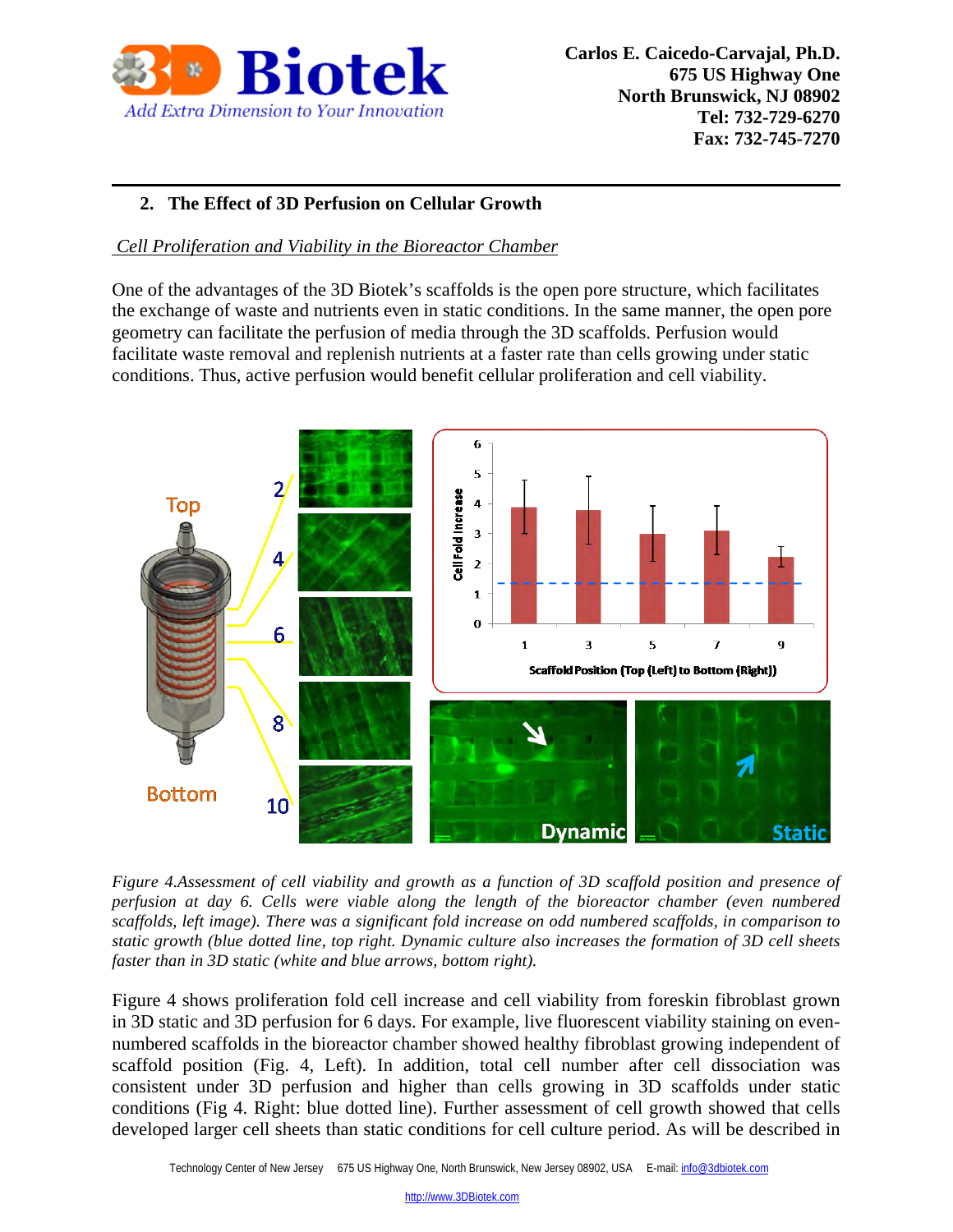

the following section, cells on scaffolds would naturally grow into its 3D porous structure. The effect of perfusion is that it will make this process faster because it provides mechanical stimulation and active transport of waste/nutrients.

## **3. Scaling Parameters: Comparison between T300 Flask and Bioreactor Chambers**

The following comparison is based on absolute values of surface area from T300 2D cell culture flasks and total surface area from 4 bioreactor chambers using 6-well inserts PS(1520) with a 33 mm Insert diameter, 0.150-mm fiber diameter, and 0.200-mm fiber-to-fiber spacing. From Table II, 4 fully loaded bioreactor chambers are equal to 9 T300 2D flasks. However, the amount of available space in 3D is exponentially greater than in 2D plates. For example, a common feature in the 3D scaffolds is continuous growth into the porous structure of the scaffold. This is defined as true 3D geometry. During this transition cells change shape and secrete extracellular matrix (ECM) as the ground substance to growth in the absence of the polymer surface. Figure 4 shows a visual description of 3D growth behavior using cell lines such as HepG2, NIH-3T3, and stem cells (we have used other cell lines as well).

| <b>Cell Culture</b>                  | <b>3D Perfusion</b>   | 2D Flask    |
|--------------------------------------|-----------------------|-------------|
|                                      |                       |             |
| Format                               | $6$ -Well PS $(1520)$ | T-300 Flask |
|                                      |                       |             |
| Unit Surface Area                    | 54.02- $cm2$          | 300- $cm2$  |
|                                      |                       |             |
| <b>Total Scaffolds in 4 Chambers</b> | 52 scaffolds          | N/A         |
|                                      |                       |             |
| <b>Total Surface Area 4 Chambers</b> | 2,809.04- $cm2$       | N/A         |
|                                      |                       |             |
| Total T-300 Flaks equal to Total     | N/A                   | 9 Flasks    |
| Surface Area in 4 Chambers           |                       |             |

#### **Table II. Direct Scaling Comparison between 2D Cell Culture Flask and 3D Bioreactor.**

Initial growth on polymer fibers is similar to growth on 2D surfaces. However, cells on 3D scaffolds naturally grow from the fibers into the 3D porous space as sheets or cell agglomerates. As seen in figure 5, NIH-3T3 at day 21, hMSCs at day 7, and Hep-G2 at day 5 all display 3D growth after growing on the polymer fibers (Fig. 5, white arrows)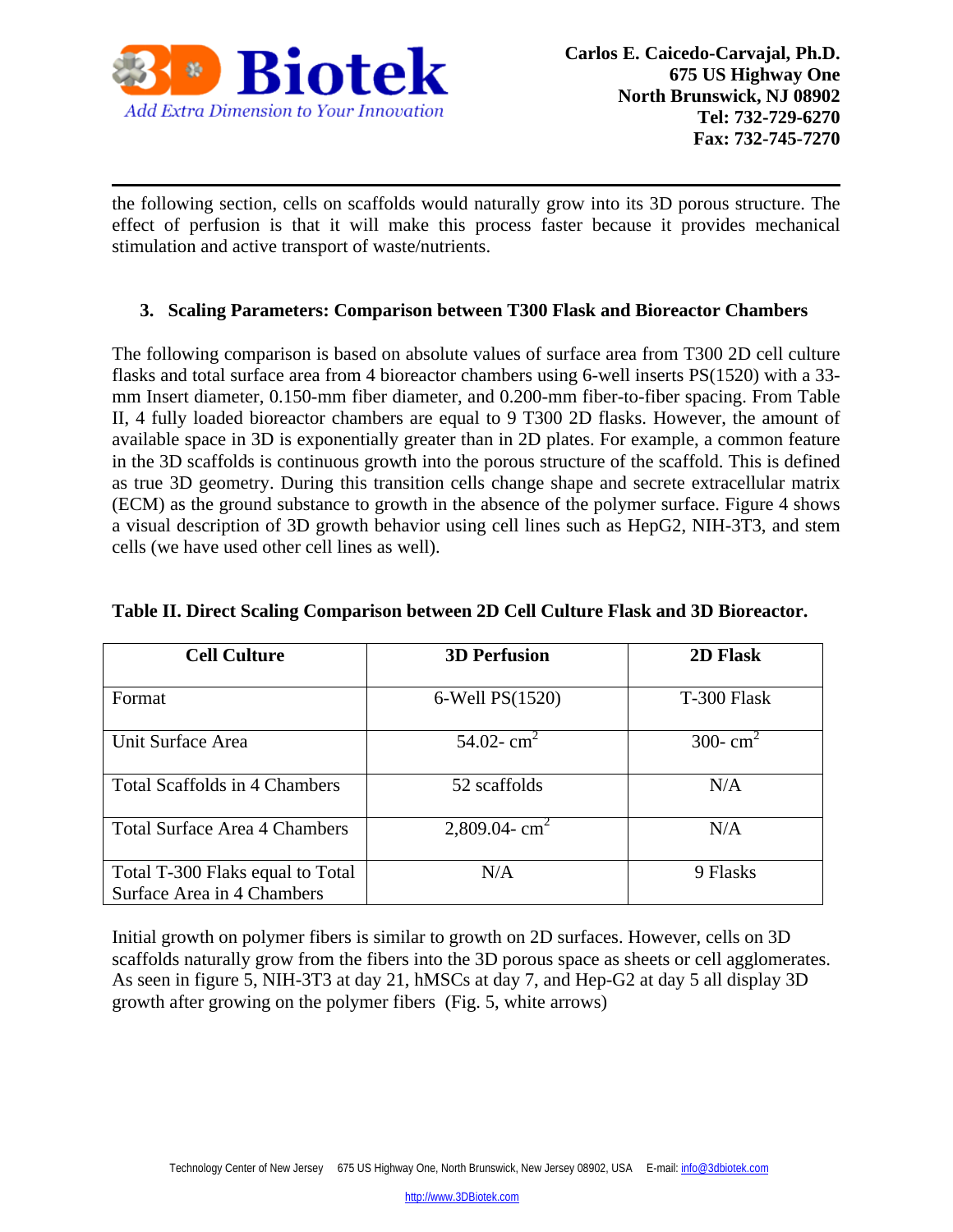

**Rintely** Carlos E. Caicedo-Carvajal, Ph.D. **675 US Highway One North Brunswick, NJ 08902 Tel: 732-729-6270 Fax: 732-745-7270**



*Figure 5. Images of cells naturally growing into the 3D porous structure of 3D Biotek's scaffolds. Initially, cells grow on the polymer fibers. Following, cells grow towards the 3D porous space mimicking in vivo-like growth conditions.* 

Transition towards cell growth in the 100% interconnected 3D porous structure defines several advantages:

- Cells will grow closer to in vivo conditions.
- Cells in 3D tend to become less spread than on 2D plates.

Thus, cells in 3D grow more efficiently because of the use of space when making cell contact with other cells. As opposed to spread morphologies on plates that become contact inhibited over time (Fig. 5 HepG2: spread on fibers and become round as they grow into the 3D pore). For example, renal tubular cells on flat surfaces will have an approximate volume of  $\sim 6 \times 10^{-6}$  ul in contact with other cells (Korchev YE., et al.,). Assuming the same cell volume and cell growth towards the empty 3D pore, the following is an approximate number of cells that would need to populate several percent volume fractions in a single 3D PS(1520) 6-well scaffold with a total internal wetting volume of 250-ul: